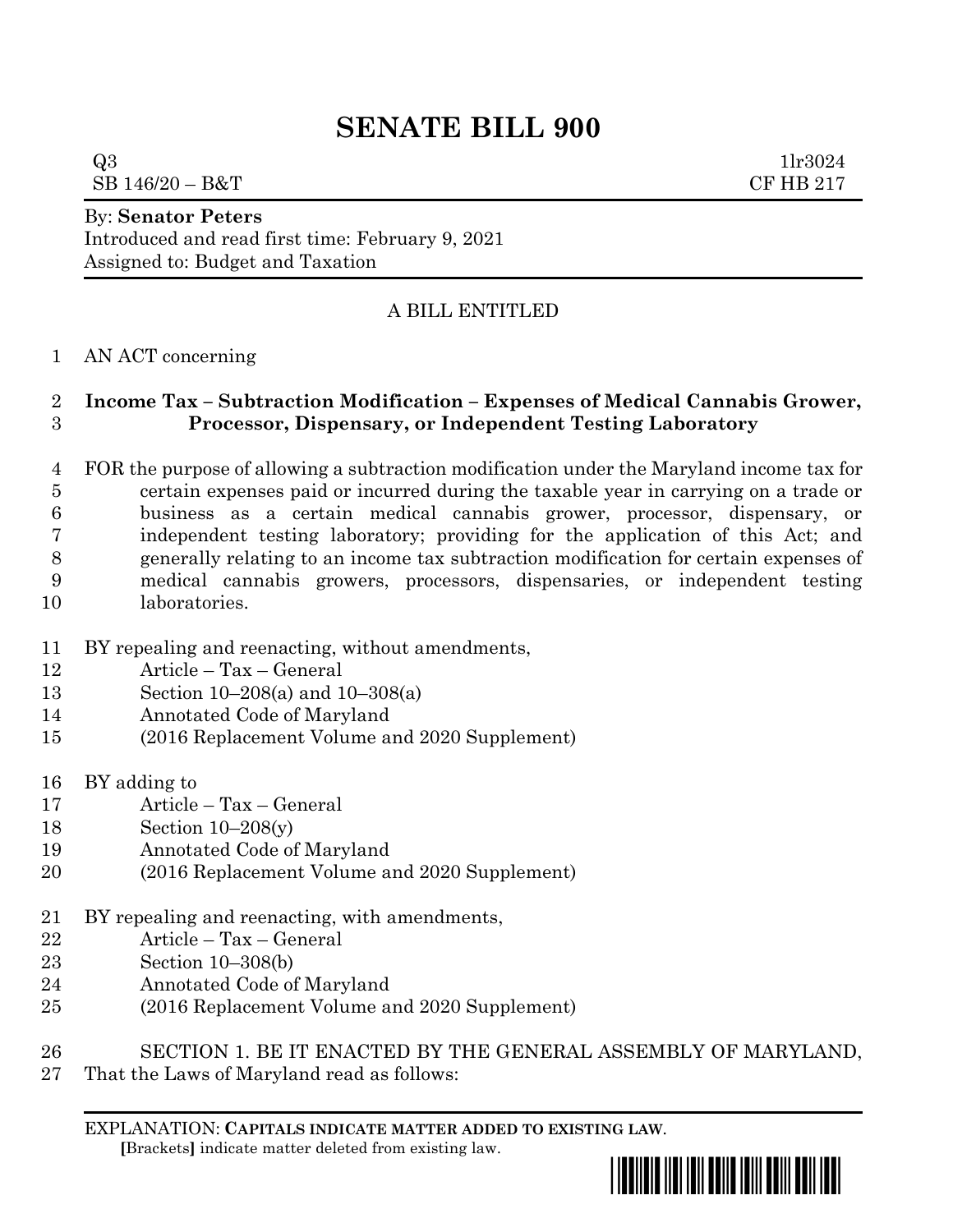#### **SENATE BILL 900**

**Article – Tax – General**

10–208.

 (a) In addition to the modification under § 10–207 of this subtitle, the amounts under this section are subtracted from the federal adjusted gross income of a resident to determine Maryland adjusted gross income.

 **(Y) (1) THE SUBTRACTION UNDER SUBSECTION (A) OF THIS SECTION INCLUDES THE AMOUNT OF ORDINARY AND NECESSARY EXPENSES PAID OR INCURRED DURING THE TAXABLE YEAR IN CARRYING ON A TRADE OR A BUSINESS AS A MEDICAL CANNABIS GROWER, PROCESSOR, OR DISPENSARY LICENSED UNDER TITLE 13, SUBTITLE 33 OF THE HEALTH – GENERAL ARTICLE OR AN INDEPENDENT TESTING LABORATORY REGISTERED IN ACCORDANCE WITH § 13–3311 OF THE HEALTH – GENERAL ARTICLE IF THE DEDUCTION FOR ORDINARY AND NECESSARY EXPENSES IS DISALLOWED UNDER § 280E OF THE INTERNAL REVENUE CODE.**

 **(2) THE SUBTRACTION ALLOWED UNDER PARAGRAPH (1) OF THIS SUBSECTION INCLUDES A REASONABLE ALLOWANCE FOR SALARIES OR OTHER COMPENSATION FOR PERSONAL SERVICES ACTUALLY RENDERED DURING THE TAXABLE YEAR.**

10–308.

 (a) In addition to the modification under § 10–307 of this subtitle, the amounts under this section are subtracted from the federal taxable income of a corporation to determine Maryland modified income.

 (b) The subtraction under subsection (a) of this section includes the amounts allowed to be subtracted for an individual under:

 (1) § 10–208(d) of this title (Enhanced agricultural management equipment expenses);

(2) § 10–208(i) of this title (Reforestation or timber stand expenses);

(3) § 10–208(k) of this title (Wage expenses for targeted jobs); **[**and**]**

 (4) § 10–208(p) of this title (Elevator handrails in health care facilities)**; AND**

 **(5) § 10–208(Y) OF THIS TITLE (TRADE OR BUSINESS EXPENSES OF MEDICAL CANNABIS GROWER, PROCESSOR, DISPENSARY, OR INDEPENDENT TESTING LABORATORY)**.